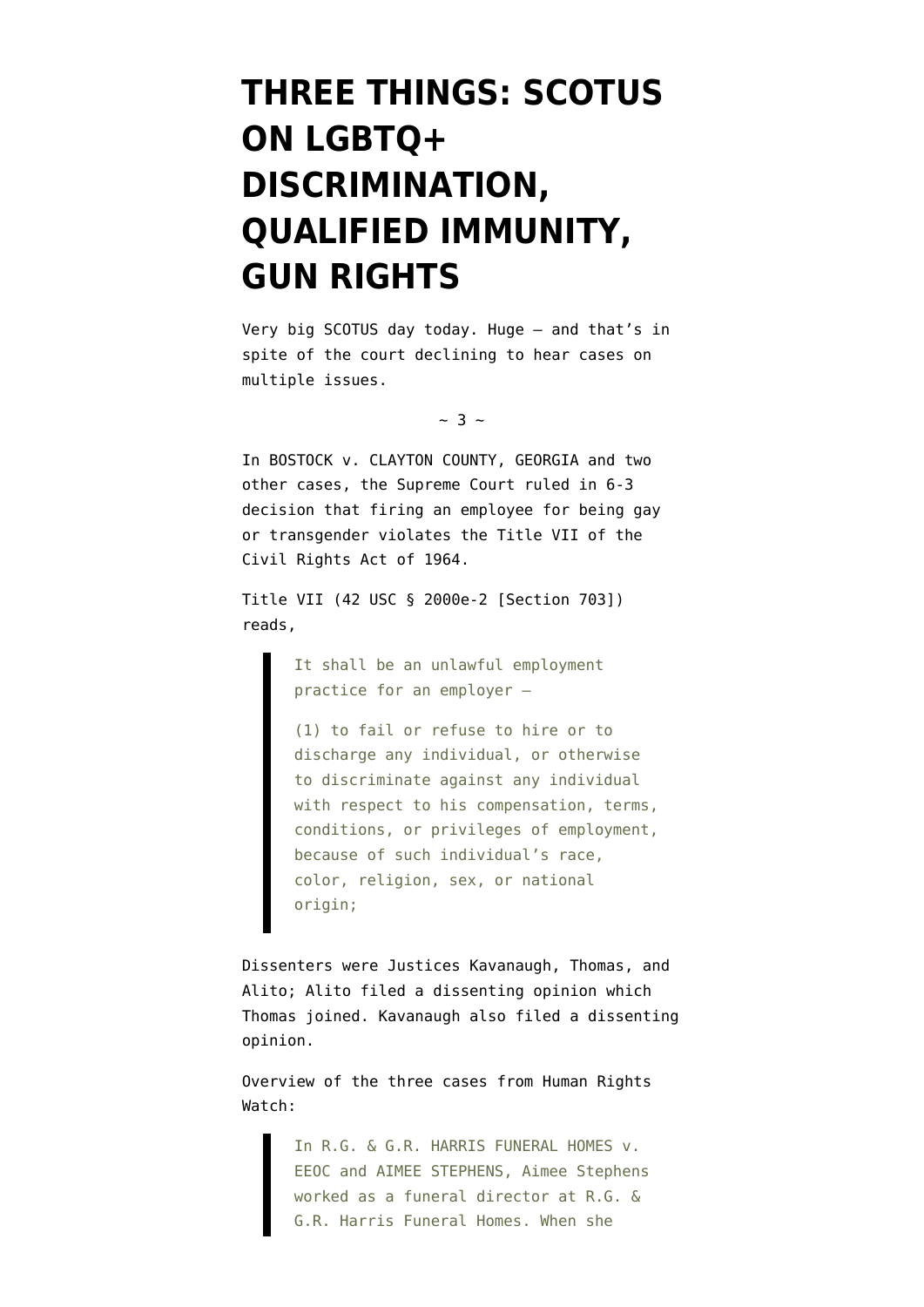informed the funeral home's owner that she is transgender and planned to come to work as the woman she is, the business owner fired her, saying it would be "unacceptable" for her to appear and behave as a woman. The Sixth Circuit Court of Appeals ruled in March 2018 that when the funeral home fired her for being transgender and departing from sex stereotypes, it violated Title VII, the federal law prohibiting sex discrimination in employment.

In ALTITUDE EXPRESS INC. v. ZARDA, Donald Zarda, a skydiving instructor, was fired from his job because of his sexual orientation. A federal trial court rejected his discrimination claim, saying that the Civil Rights Act does not protect him from losing his job because of his sexual orientation. In February 2018, the full Second Circuit Court of Appeals ruled that discrimination based on sexual orientation is a form of discrimination based on sex that is prohibited under Title VII. The court recognized that when a lesbian, gay or bisexual person is treated differently because of discomfort or disapproval that they are attracted to people of the same sex, that's discrimination based on sex.

In BOSTOCK v. CLAYTON COUNTY, Gerald Lynn Bostock was fired from his job as a county child welfare services coordinator when his employer learned he is gay. In May 2018, the Eleventh Circuit Court of Appeals refused to reconsider a 1979 decision wrongly excluding sexual orientation discrimination from coverage under Title VII's ban on sex discrimination and denied his appeal.

The dissent weighed in at more than 140 pages out of the entire 177 page syllabus and decision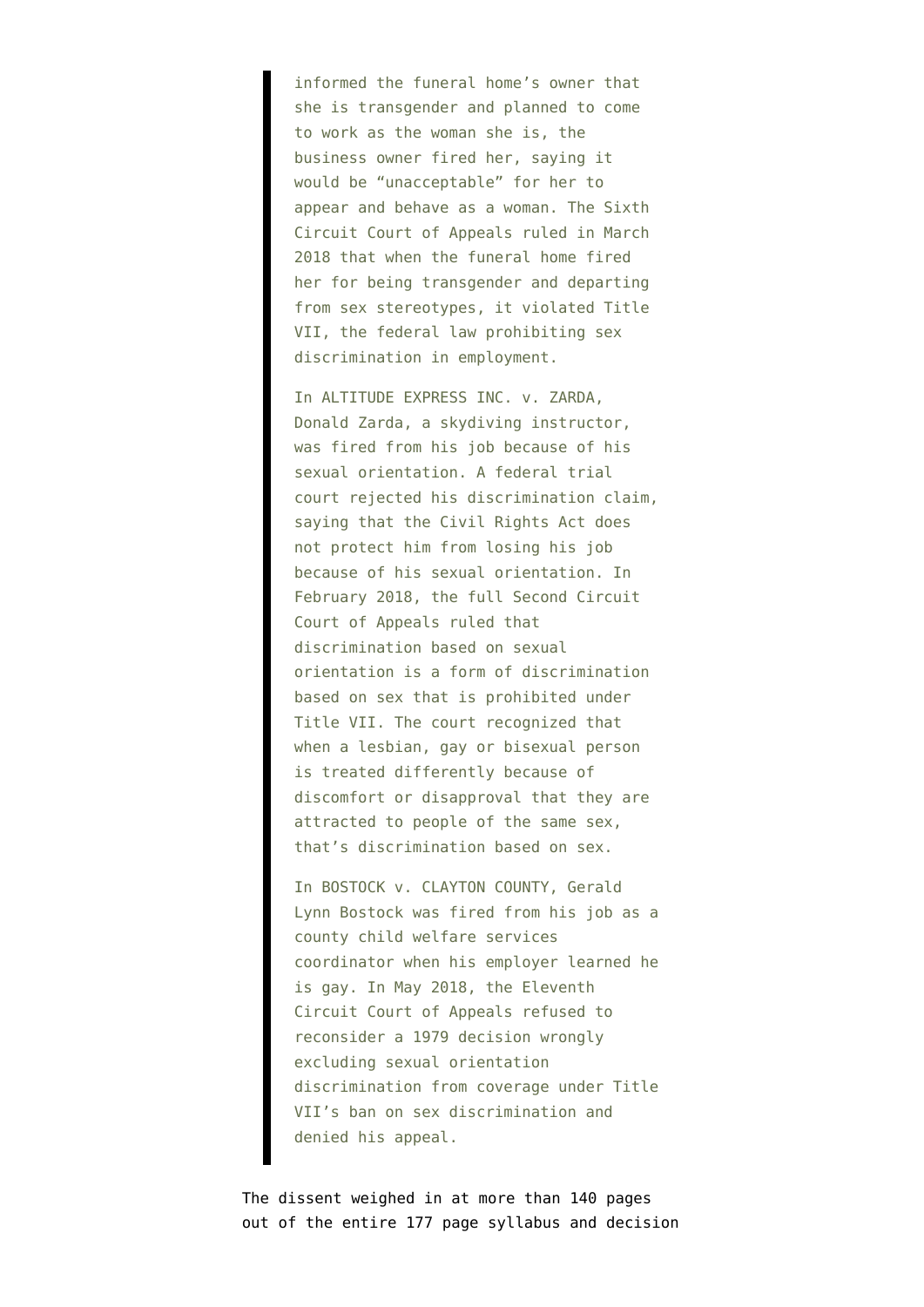handed down by SCOTUS today.

The first sentence of the dissent:

There is only one word for what the Court has done today: legislation. The document that the Court releases is in the form of a judicial opinion interpreting a statute, but that is deceptive.

Right-wing ideologues are in a furor over Justice Gorsuch's delivery of the opinion. They must have had absolute faith in Gorsuch to be so incredibly outraged that his interpretation didn't sustain bigotry. He wrote,

> An employer who fired an individual for being homosexual or transgender fires that person for traits or actions it would not have questioned in members of a different sex. Sex plays a necessary and undisguisable role in the decision, exactly what Title VII forbids. Those who adopted the Civil Rights Act might not have anticipated their work would lead to this particular result. But the limits of the drafters' imagination supply no reason to ignore the law's demands. Only the written word is the law, and all persons are entitled to its benefit.

Today's decision doesn't end all discrimination against LGBTQ+ persons, only employers defined by Title VII. There is still a need for more legislation to ensure all persons in this country may rely on the same rights in housing, credit, property ownership and more. The House passed the Equality Act in May 2019 to address these shortcomings; the bill is now languishing on Senate Majority Leader Mitch McConnell's desk in spite of support for the bill from 70 percent of Americans.

> Our work is not done. We still need Congress to protect LGBTQ people from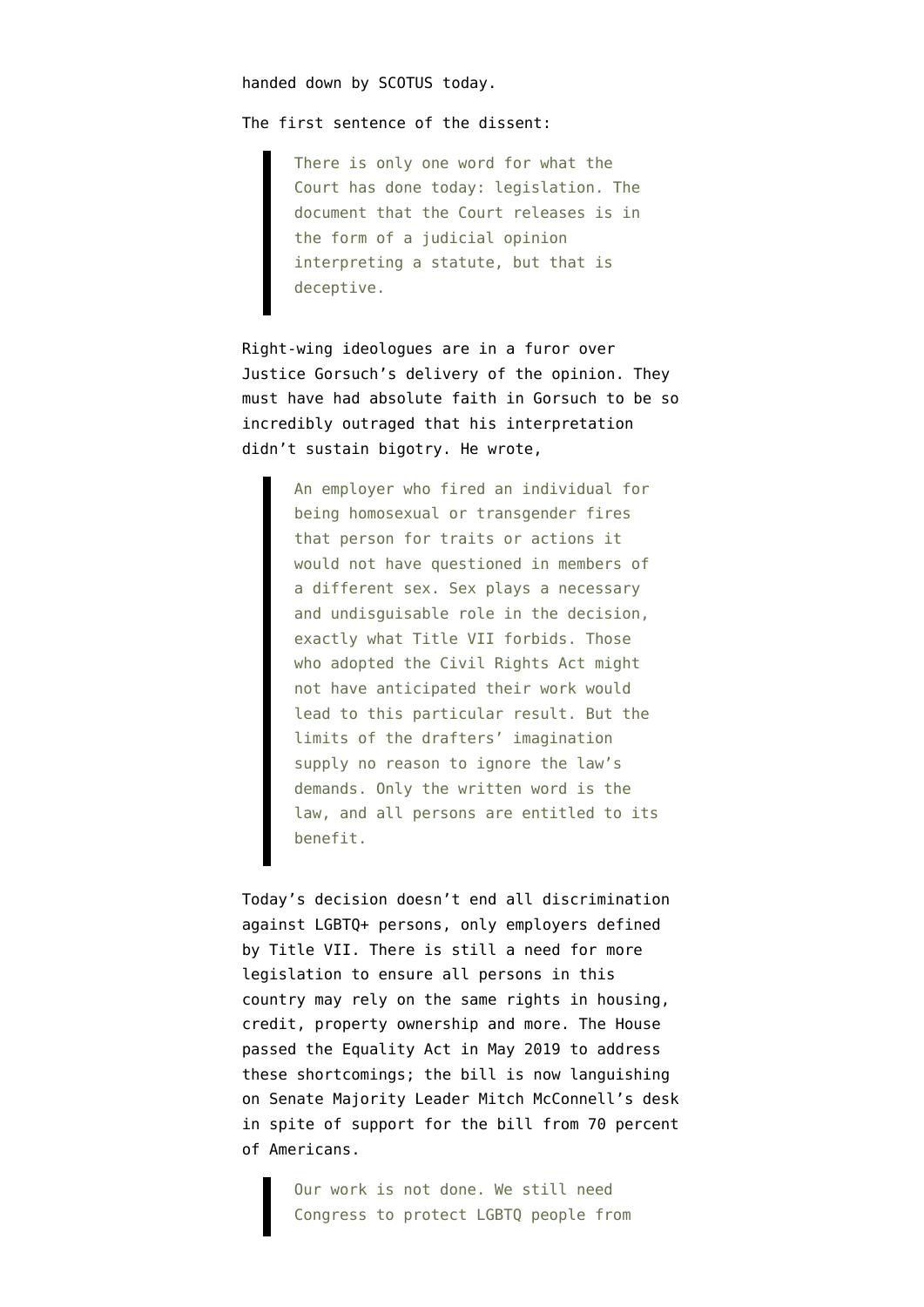discrimination in public accommodations, federal programs, and more.

Congress must pass the Equality Act NOW[.https://t.co/4npFEvKwMM](https://t.co/4npFEvKwMM)

— ACLU (@ACLU) [June 15, 2020](https://twitter.com/ACLU/status/1272535664266039297?ref_src=twsrc%5Etfw)

Steve Silberman noted a trait shared by two of the three dissenting jurists:

> Let history record that two of the SCOTUS justices who championed discrimination against LGBTQ people this morning are alleged sexual harrassers of women. You'd almost think there's some connection between oppression of women and oppression of gays. <https://t.co/vUxiP4T79m>

> — Steve Silberman (@stevesilberman) [June](https://twitter.com/stevesilberman/status/1272567095209783296?ref_src=twsrc%5Etfw) [15, 2020](https://twitter.com/stevesilberman/status/1272567095209783296?ref_src=twsrc%5Etfw)

## One of the most passionately angry voices today:

Justice Scalia would be disappointed that his successor has bungled textualism so badly today, for the sake of appealing to college campuses and editorial boards.

This was not judging, this was legislating—a brute force attack on our constitutional system. (1/x)

— Carrie Severino (@JCNSeverino) [June](https://twitter.com/JCNSeverino/status/1272537436791484416?ref_src=twsrc%5Etfw) [15, 2020](https://twitter.com/JCNSeverino/status/1272537436791484416?ref_src=twsrc%5Etfw)

"Bungled textualism." ~*chuckling*~

 $\sim$  2  $\sim$ 

The SCOTUS [declined to hear cases](https://www.npr.org/2020/06/15/876853817/supreme-court-will-not-re-examine-doctrine-that-shields-police-in-misconduct-sui) seeking reexamination of the doctrine of "qualified immunity." Thomas was the lone jurist who wanted to hear cases; in a [six-page dissent](https://www.supremecourt.gov/orders/courtorders/061520zor_f2bh.pdf) he wrote, "qualified immunity doctrine appears to stray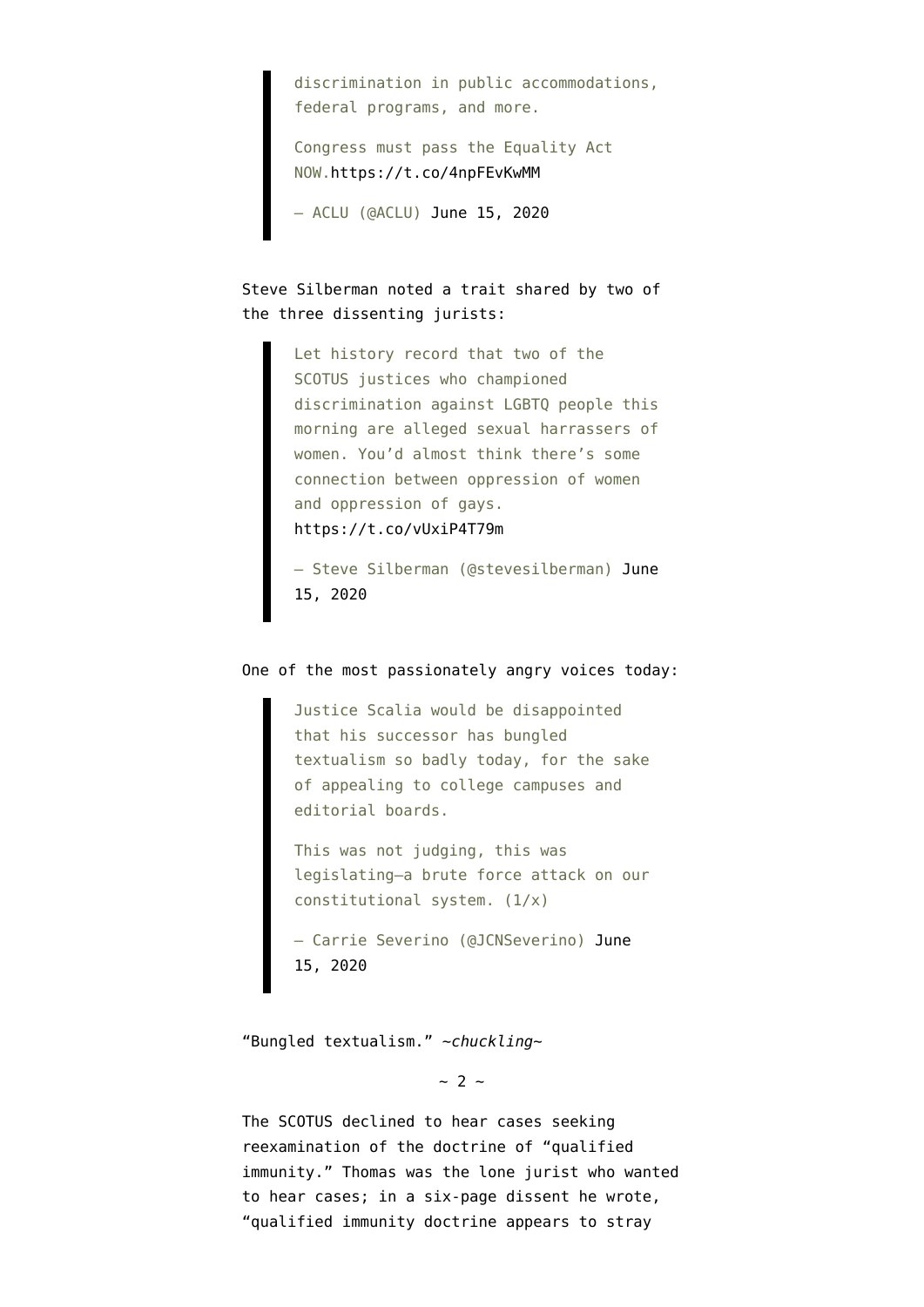from the statutory text."

There will be greater pressure on lawmakers to address qualified immunity in legislation.

Opinion piece about qualified immunity:

Powerful, excellent piece by 4th Circuit Court of Appeals Judge Jim Wynn on why qualified immunity must be fixed. He's sending up a flare. SCOTUS should listen. (The [#JusticeInPolicingAct](https://twitter.com/hashtag/JusticeInPolicingAct?src=hash&ref_src=twsrc%5Etfw) also includes a provision that would change qualified immunity). <https://t.co/1LfB9qrcqW>

- Sherrilyn Ifill (@Sifill LDF) [June 12,](https://twitter.com/Sifill_LDF/status/1271443042252345345?ref_src=twsrc%5Etfw) [2020](https://twitter.com/Sifill_LDF/status/1271443042252345345?ref_src=twsrc%5Etfw)

## Rep. Ayana Pressley on qualified immunity:

Today, [#SCOTUS](https://twitter.com/hashtag/SCOTUS?src=hash&ref_src=twsrc%5Etfw) announced that it will NOT review the unjust doctrine of qualified immunity. It's critical that Congress pass my bill with [@justinamash](https://twitter.com/justinamash?ref_src=twsrc%5Etfw) to [#EndQualifiedImmunity.](https://twitter.com/hashtag/EndQualifiedImmunity?src=hash&ref_src=twsrc%5Etfw) <https://t.co/ZUlUZQxBVf>

— Congresswoman Ayanna Pressley (@RepPressley) [June 15, 2020](https://twitter.com/RepPressley/status/1272575869400371200?ref_src=twsrc%5Etfw)

## $\sim$  1  $\sim$

The SCOTUS [declined to hear multiple Second](https://news.yahoo.com/u-supreme-court-declines-hear-135425800.html) [Amendment cases](https://news.yahoo.com/u-supreme-court-declines-hear-135425800.html) after it avoided addressing New York City's regulation of guns [back in April](https://www.usatoday.com/story/news/politics/2020/04/27/guns-supreme-court-setback-national-rifle-association/2634492001/) because the city repeal of the restriction render the case moot.

Justices Thomas and Kavanaugh dissented, wanting to hear a case related to New Jersey's regulation of concealed carry guns.

 $\sim \theta \sim$ 

There's actually four things today — SCOTUS also [declined to hear the Trump administration's](https://www.courthousenews.com/supreme-court-rejects-trump-challenge-of-california-sanctuary-laws/) [petition](https://www.courthousenews.com/supreme-court-rejects-trump-challenge-of-california-sanctuary-laws/) regarding California's SB 54 which